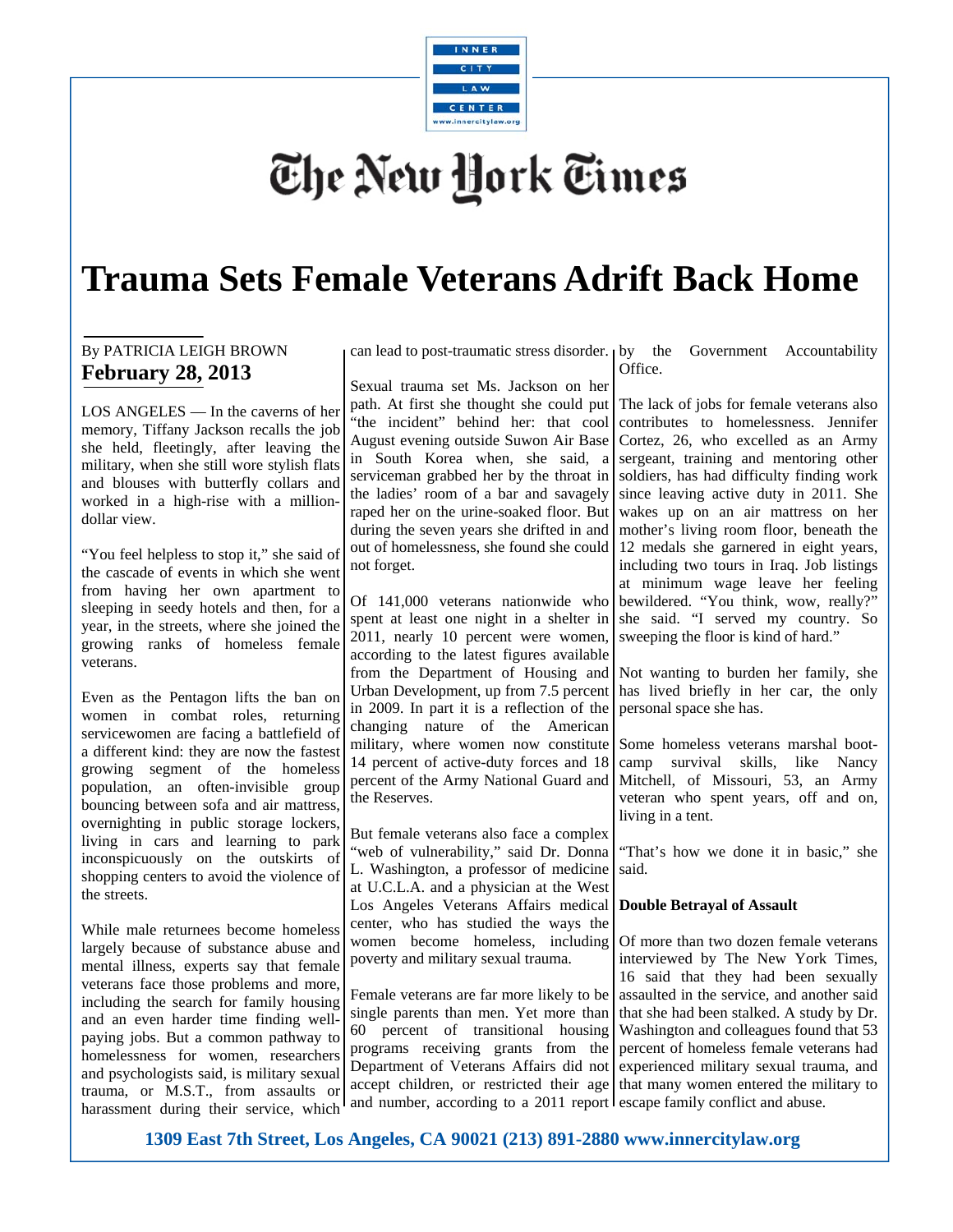

### CONTINUED

## **Trauma Sets Female Veterans Adrift Back**

interviewed by The New York Times, 16 said that they had been sexually assaulted in the service, and another said that she had been stalked. A study by Dr. Washington and colleagues found that 53 percent of homeless female veterans had experienced military sexual trauma, and that many women entered the military to escape family conflict and abuse.

For those hoping to better their lives, being sexually assaulted while serving their country is "a double betrayal of trust," said Lori S. Katz, director of the Women's Health Clinic at the V.A. Long Beach Healthcare System and co-founder of Renew, an innovative treatment Her lawyer, Melissa Tyner, with the program for female veterans with M.S.T. Reverberations from such experiences often set off a downward spiral for women into alcohol and substance abuse, depression and domestic violence, she added.

"It just pulls the skin off you," said Patricia Goodman-Allen, a therapist in North Carolina and former Army Reserve officer who said she once retreated to a mobile home deep in the woods after such an assault.

Ms. Jackson won full disability compensation for post-traumatic stress as a disabling aftermath of her sexual trauma, although she was at first denied military benefits.

She grew up in a tough section of Compton, Calif., and served as a heavy equipment operator in the Army, exhilarated by her sense of mastery in a male-dominated environment. But after the rape — which she kept to herself, not even telling her family — her behavior changed. She assaulted a sergeant, resulting in disciplinary actions. Back home, she lost her job in sales after she became addicted to painkillers including

Of more than two dozen female veterans passed out, drunk, during a business phone call. "It looked like I really had my stuff together," she said. "But I was dying inside."

> She served three years in prison for drug dealing and finally confided in a prison psychiatrist, who helped her see that many of her bad decisions had been rooted in the sexual trauma.

> "I realized I needed help," she says today, stable finally at 32 and snug in her mother's home in Palmdale, north of Los Angeles. "But to me breaking down was soft."

> nonprofit Inner City Law Center here, said that many female veterans, like Ms. Jackson, associate the V.A. with a military that failed to protect them and thus forgo needed therapy. Other women who did not serve overseas said they did not realize they were veterans. "This makes them much less stable and therefore less likely to be housed," she said.

> California, home to a quarter of the nation's veterans, is also home to a quarter of its homeless veterans. In Greater Los Angeles, a 2011 survey found 909 homeless women among them, a 50 percent increase since 2009.

> Lauren Felber was one. Her decision to enter the military was a self-preservation instinct: she said she was molested by her father throughout her youth. "He's dead now," she said curtly. She thought the Army would make her strong.

> When Ms. Felber returned, a debilitating complication from shingles made attempts to work, including bartending and construction jobs, painful. She

methadone. Her welcome staying on friends' couches ran out, and she headed to Pershing Square, in downtown Los Angeles, resplendent with fountains and soaring palms. She slept on the steps. Sidewalk habitués schooled her on the ins and outs of free food. "On the street, everyone's hustling, selling something, even if it's friendship," she said.

Ms. Felber spent seven months in Rotary House, a shelter run by Volunteers of America. In her journal she wrote, "I walk the streets of Skid Row and see myself in the faces of the obsolete."

But life is finally on the upswing: she recently moved into an apartment through a program that provides permanent housing and other services, called Housing and Urban Development — Veterans Affairs Supportive Housing program, or HUD-Vash. Having a place of her own, Ms. Felber said, felt so unreal that she piled blankets and slept on the floor, as she had on the streets. But gradually, walking around the bare rooms, she felt "an overwhelming sense of awe and gratitude."

"I am fighting the fear of losing it," she added, "while I place each new item, making it a home."

### **Family Complications**

Returning veterans face a Catch-22: Congress authorized the V.A. to take care of them, but not their families. Women wait an average of four months to secure stable housing, leaving those with children at higher risk for homelessness. Monica Figueroa, 22, a former Army parachutist, lived in a family member's auto body shop in the Los Angeles area, bathing her baby, Alexander, in a sink used for oil and solvents until, with help, they found temporary housing.

**1309 East 7th Street, Los Angeles, CA 90021 (213) 891-2880 www.innercitylaw.org**